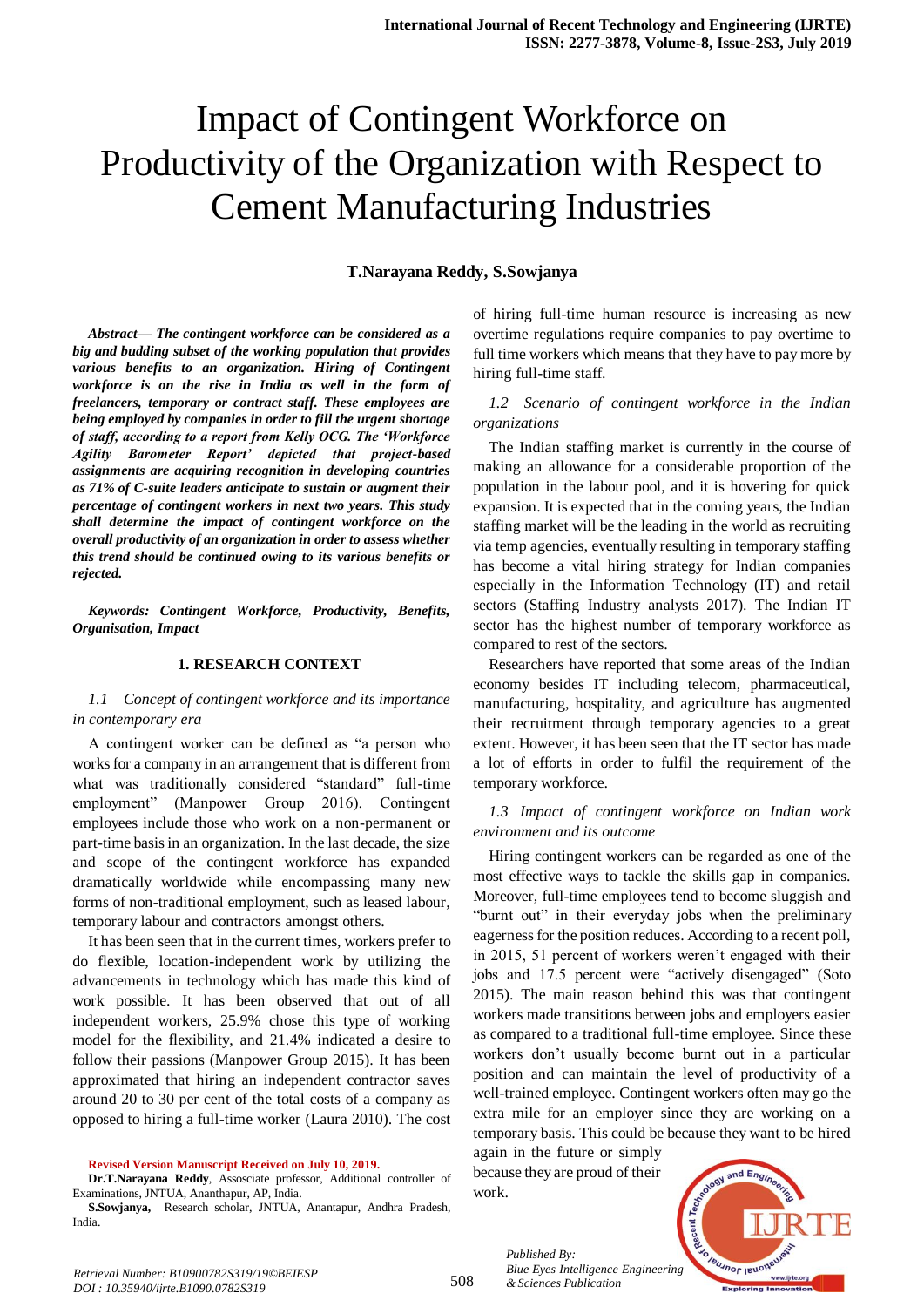## **IMPACT OF CONTINGENT WORKFORCE ON PRODUCTIVITY OF THE ORGANIZATION WITH RESPECT TO CEMENT MANUFACTURING INDUSTRIES**

These workers are characteristically very ambitious and need their finished product to be the best. Additionally, it is also possible if the needs of the company change or if the worker is exceptionally good at his job, the temporary or part-time employee might be brought on full-time. This incentive leads to an increase in the productivity of contingent employees in their roles.

#### **2. NEED OF THE STUDY**

As per industry reports, there is bound to be an increase in recruitment via temporary agencies and ultimately temporary workforce within India shall constitute around 10 percent of the country's formal sector employment by 2025 (Staffing Industry analysts 2017). Currently, India boasts of one of the largest flexi staffing workforce numbers in the world next only to China and the US. With the increasing globalisation of Indian companies, they are required to make efforts to reduce their costs drastically and enhance their productivity and operating efficiency. Therefore, this study has been conducted in order to measure the impact of contingent workforce on the productivity of an organization.

## **3. AIM OF THE STUDY**

The main aim of this study is to gain a better understanding of the impact of contingent workforce on the overall productivity of an organization. This study shall also help in determining the various ways in which the productivity is enhanced by employing contingent workforce in Indian companies.

## **4. CENTRAL RESEARCH QUESTION**

Research questions predominantly focus on the research; the methodology employed and guides other areas like data collection, analysis and reporting. This research study seeks to answer the main research question, "Does hiring contingent workforce have a positive impact on the overall productivity of an organization?"

Hypothesis of the study:

 $H<sub>0</sub>1$ - There is no significant impact of contingent workforce on the productivity of the organization

HA1- There is significant impact of contingent workforce on the productivity of the organization

## **5. METHODOLOGY & RESULTS**

Research methodology refers to the science of methodical conduction of a research study on a given research topic (Saunders et al. 2009). It provides more details regarding the practice, methods and modes which have been deployed for conducting the research for the purpose of fulfilling the research objectives. For the present study, positivism research philosophy has been used so the observable social entity that is the impact of contingent workforce on the organisations can be analysed (Mackenzie & Knipe 2006). This study collected data from primary as well as secondary sources. Primary quantitative data was supplemented by literature from published studies. For the purpose of quantitative study, a deductive approach has be used wherein a survey was conducted with 300 middle level managers of selected manufacturing companies representing the target population of the manufacturing sector of India. The measuring instrument used for collection of primary data is a close-ended questionnaire. The questionnaire was administered to the respondents on a one-on-one basis but randomly, to help out with the queries and avoid invalid answers, if any. Secondary data in the form of literature was collected from sources including news articles, magazines, books and reports amongst others.

## **6. DATA ANALYSIS**

## *6.1 Descriptive Analysis*

Following the frequency distribution of the demographic profile of the respondents-



**Figure 2: Demographic profile of the respondents**

## *6.1.1 General Background*

Following are the graphs of the general background of the respondents that present the general information on the contingent workforce as per the perception of the middle level employees-

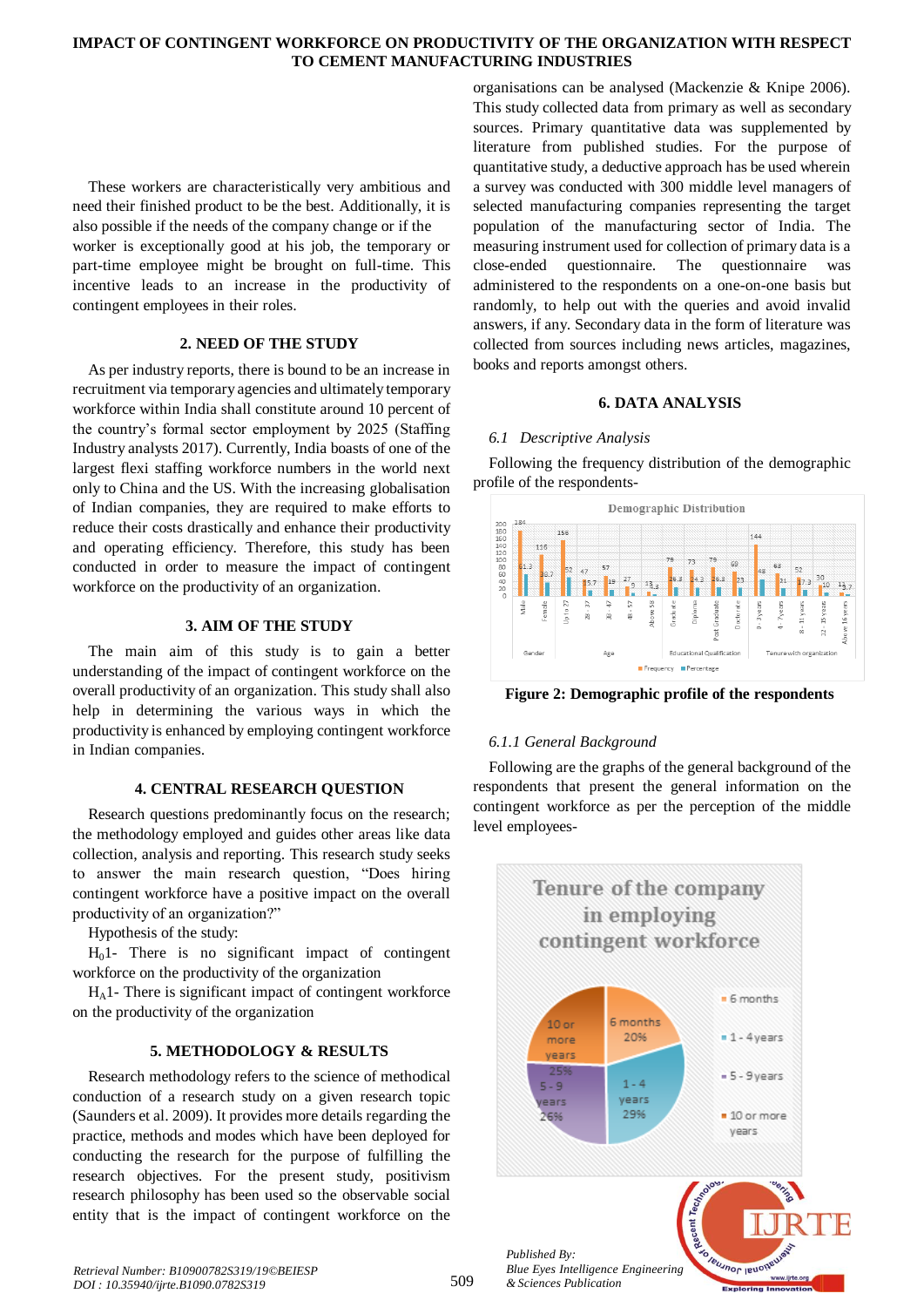# **contingent workforce in organization exists**



**Figure 3: Tenure of the company in employing contingent workforce and mode of employing contingent workforce**



**Figure 4: Role levels in organization where the contingent workforce is found to exist**



**Figure 5: Age group (generation) to which the** 



**Figure 6: Difference in the performance of the contingent employees and permanent employees**





*6.2 Inferential Analysis*

| <b>Correlations</b><br>Organisational performance |                        |                    |  |  |  |
|---------------------------------------------------|------------------------|--------------------|--|--|--|
|                                                   |                        |                    |  |  |  |
| CWB 1                                             | $.619***$              | .000               |  |  |  |
| $CWB_2$                                           | $.701***$              | .000               |  |  |  |
| $CWB_3$                                           | $.694**$               | .000               |  |  |  |
| $CWB_4$                                           | $.506^{\overline{**}}$ | .000               |  |  |  |
| $CWB_5$                                           | $.774***$              | .000               |  |  |  |
| $CWB_6$                                           | $.660^{\ast\ast}$      | .000<br>and Engine |  |  |  |

**SIBUANOF IBU** 

*Published By: Blue Eyes Intelligence Engineering & Sciences Publication*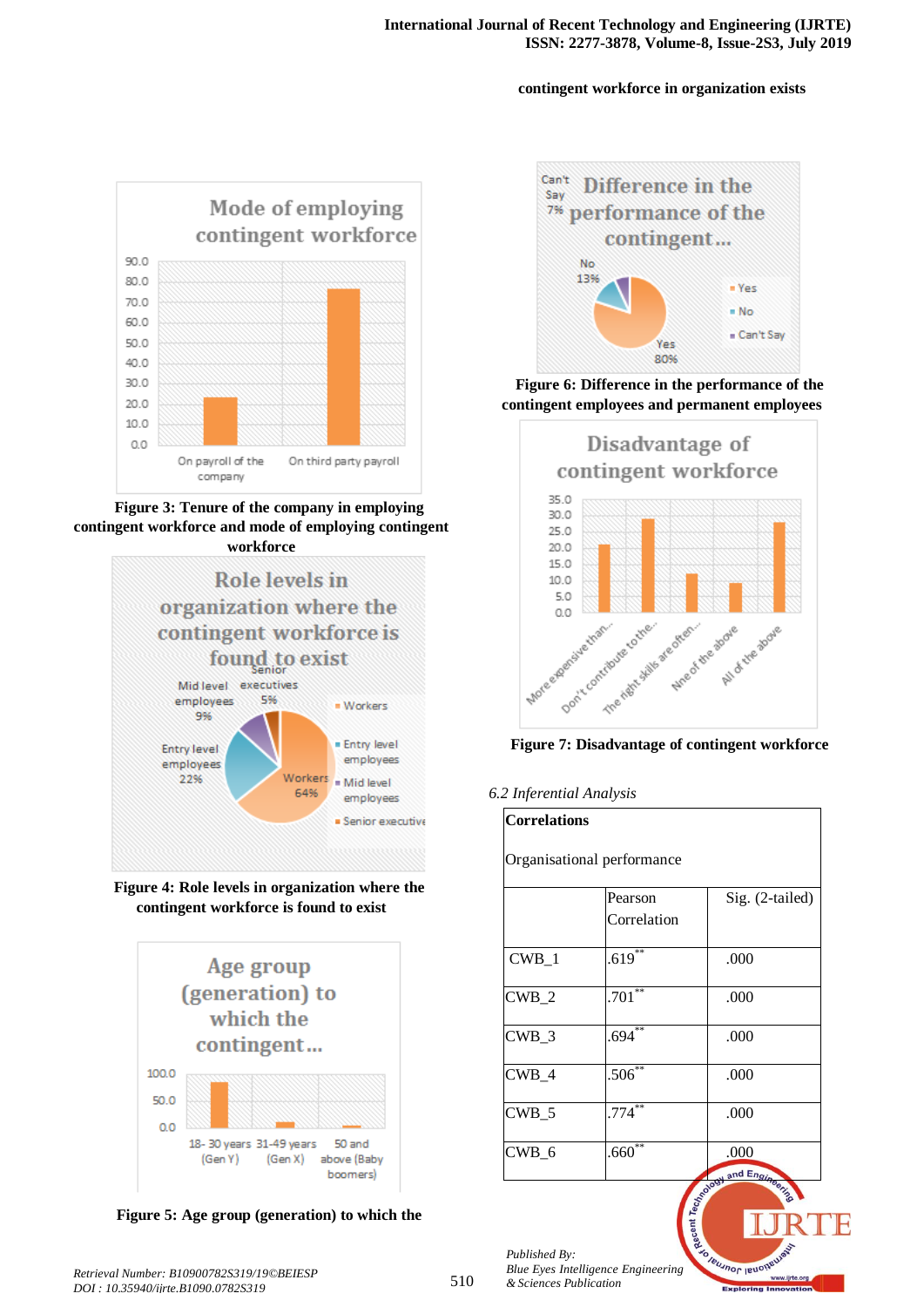# **IMPACT OF CONTINGENT WORKFORCE ON PRODUCTIVITY OF THE ORGANIZATION WITH RESPECT TO CEMENT MANUFACTURING INDUSTRIES**

| $CWB_7$                                                            | $.565***$            | .000 |  |  |  |
|--------------------------------------------------------------------|----------------------|------|--|--|--|
| $CWB_8$                                                            | $.785***$            | .000 |  |  |  |
| $CWB_9$                                                            | $.787**$             | .000 |  |  |  |
| $CWB_10$                                                           | $.672$ <sup>**</sup> | .000 |  |  |  |
| **. Correlation is significant at the 0.01 level<br>$(2$ -tailed). |                      |      |  |  |  |

**Table 2: Correlation Table**

It can be inferred from the correlation table above that all the benefits of contingent are statistically significant with significance level of 0.00. Further factor CWB9 "Reduces the cost to the company thereby keeping the permanent headcount down and on bench cost" was found to have the highest correlation with performance of the organisation. This means that the benefit of the contingent workforce that helps the companies on saving on the cost that incurs on the redundant job role or the temporary roles for which otherwise the organisations have to hire the permanent employees; contributes maximum to the performance of the organisation. This can be attributed to the fact that the cost saved in this aspect can then be used by the organisations in other important aspects like the training of the permanent employees for their skill development, updating to the latest technology and operational methods or other investments which can then lead to increase in the productivity of the organisation.

| <b>Model Summary</b>                  |           |       |          |                  |  |  |
|---------------------------------------|-----------|-------|----------|------------------|--|--|
|                                       |           |       |          | Std.<br>Error of |  |  |
|                                       |           | R     | Adjusted | the              |  |  |
|                                       |           | Squar | R        | Estimat          |  |  |
| Model R                               |           | e     | Square   | e                |  |  |
| 1                                     | .928<br>a | .862  | .857     | .439             |  |  |
| Predictors: (Constant), CWB_10,<br>a. |           |       |          |                  |  |  |
| CWB_7, CWB_4, CWB_6, CWB_1,           |           |       |          |                  |  |  |
| CWB_3, CWB_2, CWB_5, CWB_8,<br>CWB 9  |           |       |          |                  |  |  |

## **Table 3: Model Summary Table of regression analysis**

It can be inferred from the above regression table of model summary that the R-square value of .862 has been obtained. This means the 86.2% of the variance that occurs in the dependent variable that is productivity of organisation is due to the independent variable that is contingent workforce.

| <b>ANOVA</b> <sup>a</sup>                    |                                              |         |         |       |        |      |
|----------------------------------------------|----------------------------------------------|---------|---------|-------|--------|------|
|                                              |                                              |         |         | Mean  |        |      |
|                                              |                                              | Sum of  |         | Squar |        |      |
| Model                                        |                                              | Squares | df      | e     | F      | Sig. |
| 1                                            | Regressio                                    | 348.19  | 10      | 34.82 | 180.50 | .000 |
|                                              | n                                            | 8       |         | 0     | 6      | h    |
|                                              | Residual                                     | 55.748  | 28<br>9 | .193  |        |      |
|                                              | Total                                        | 403.94  | 29      |       |        |      |
|                                              |                                              |         | 9       |       |        |      |
|                                              | a. Dependent Variable: impact_on_performance |         |         |       |        |      |
| Predictors: (Constant), CWB_10, CWB_7,<br>b. |                                              |         |         |       |        |      |
| CWB_4, CWB_6, CWB_1, CWB_3, CWB_2,           |                                              |         |         |       |        |      |
|                                              | <b>CWB 5, CWB 8, CWB 9</b>                   |         |         |       |        |      |

# **Table 4: ANOVA table for regression analysis**

It can be inferred from the ANOVA table above that due to high F- value (180.506) and high level of significance, the null hypothesis can be rejected and it can be stated that there is significant impact of contingent workforce on the productivity of the organization.

|                                               | Coefficients <sup>a</sup> |        |                |                   |             |      |  |
|-----------------------------------------------|---------------------------|--------|----------------|-------------------|-------------|------|--|
|                                               |                           |        |                |                   |             |      |  |
|                                               |                           |        |                | Standar           |             |      |  |
|                                               |                           |        | Unstandardized | dized<br>Coeffici |             |      |  |
|                                               |                           |        |                | ents              |             |      |  |
|                                               | Coefficients              |        |                |                   |             |      |  |
|                                               |                           |        | Std.           |                   |             |      |  |
| Model                                         |                           | B      | Error          | Beta              | $\mathbf t$ | Sig. |  |
| $\mathbf{1}$                                  | (Constant)                | $-171$ | .083           |                   | $-2.073$    | .039 |  |
|                                               | $CWB_1$                   | .072   | .025           | .084              | 2.913       | .004 |  |
|                                               | CWB 2                     | .097   | .027           | .112              | 3.515       | .001 |  |
|                                               | CWB 3                     | .125   | .028           | .136              | 4.438       | .000 |  |
|                                               | $CWB_4$                   | .006   | .024           | .007              | .242        | .809 |  |
|                                               | $CWB_5$                   | .157   | .032           | .178              | 4.957       | .000 |  |
|                                               | $CWB_6$                   | .120   | .025           | .137              | 4.764       | .000 |  |
|                                               | $CWB_7$                   | .130   | .022           | .151              | 5.857       | .000 |  |
|                                               | $CWB$ 8                   | .175   | .031           | .197              | 5.574       | .000 |  |
|                                               | CWB 9                     | .155   | .033           | .171              | 4.750       | .000 |  |
|                                               | $CWB_10$                  | .042   | .028           | .047              | 1.502       | .134 |  |
| o Donondont Variables Oroganizational norform |                           |        |                |                   |             |      |  |

a. Dependent Variable: Organisational performance

a. Dependent Variable: Organisational performance

*& Sciences Publication* 

*Published By:*



*Retrieval Number: B10900782S319/19©BEIESP DOI : 10.35940/ijrte.B1090.0782S319*